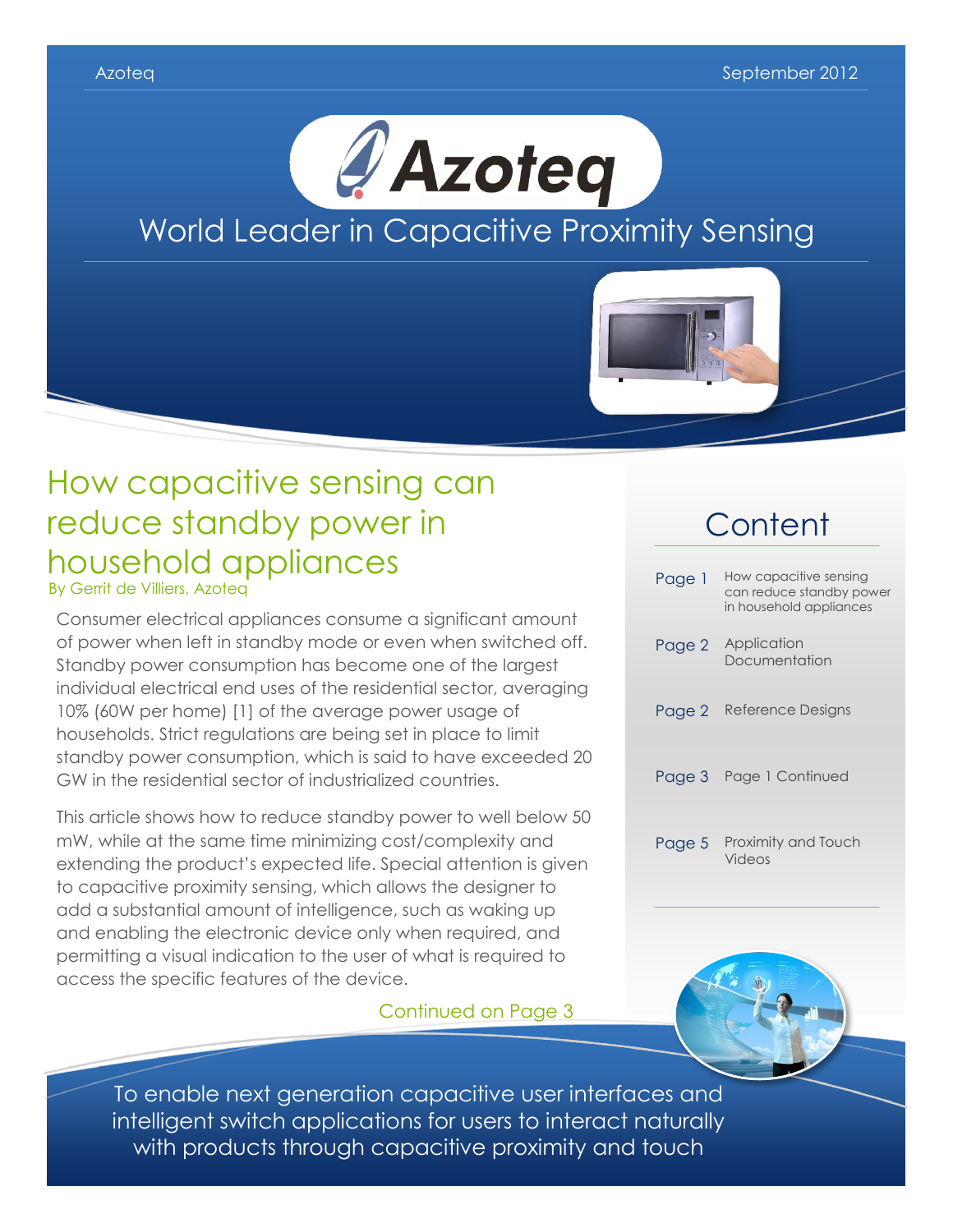# Application Documentation

Azoteq has a wealth of knowledge and it is readily available for all to see. Located on Azoteq's website at [www.azoteq.com,](http://www.azoteq.com/) a good amount of documentation is located under the design tab.

There are datasheets on all devices that Azoteq has available, from self-capacitance to mutual capacitance devices as well as one or multi-channel devices.

Azoteq's Application Notes will aid you in designing your product. Some notes that are available are:

- CAPPO Hardware Design (Designing for Touch on Metal)
- I²C example code
- Wear&Play™ Auto ON-OFF for portable devices
- Mutual Capacitance Button Layout Guideline
- ESD Performance Overview
- Application notes can be found [here](http://www.azoteq.com/proximity-switches-design/touch-capacitive-application.html)



## Application Notes

**Azoteq has Application Notes that range from sample code to design guidelines**



## Reference Designs

Azoteq also offers reference designs for different ICs and some PCB layouts such as:

- Examples for a PCB layout for a Scroll Wheel and a Slider
- Reference Designs for Capacitive Sensors with differentiated Touch and Proximity Outputs
- Reference Designs for Capacitive Sensor with differentiated Touch and Proximity Outputs through I²C
- Reference Designs for Key Projected Capacitive Sensors with <sup>2</sup>C interface
- Reference Designs can be found [here](http://www.azoteq.com/proximity-switches-design/touch-switch-reference-designs.html)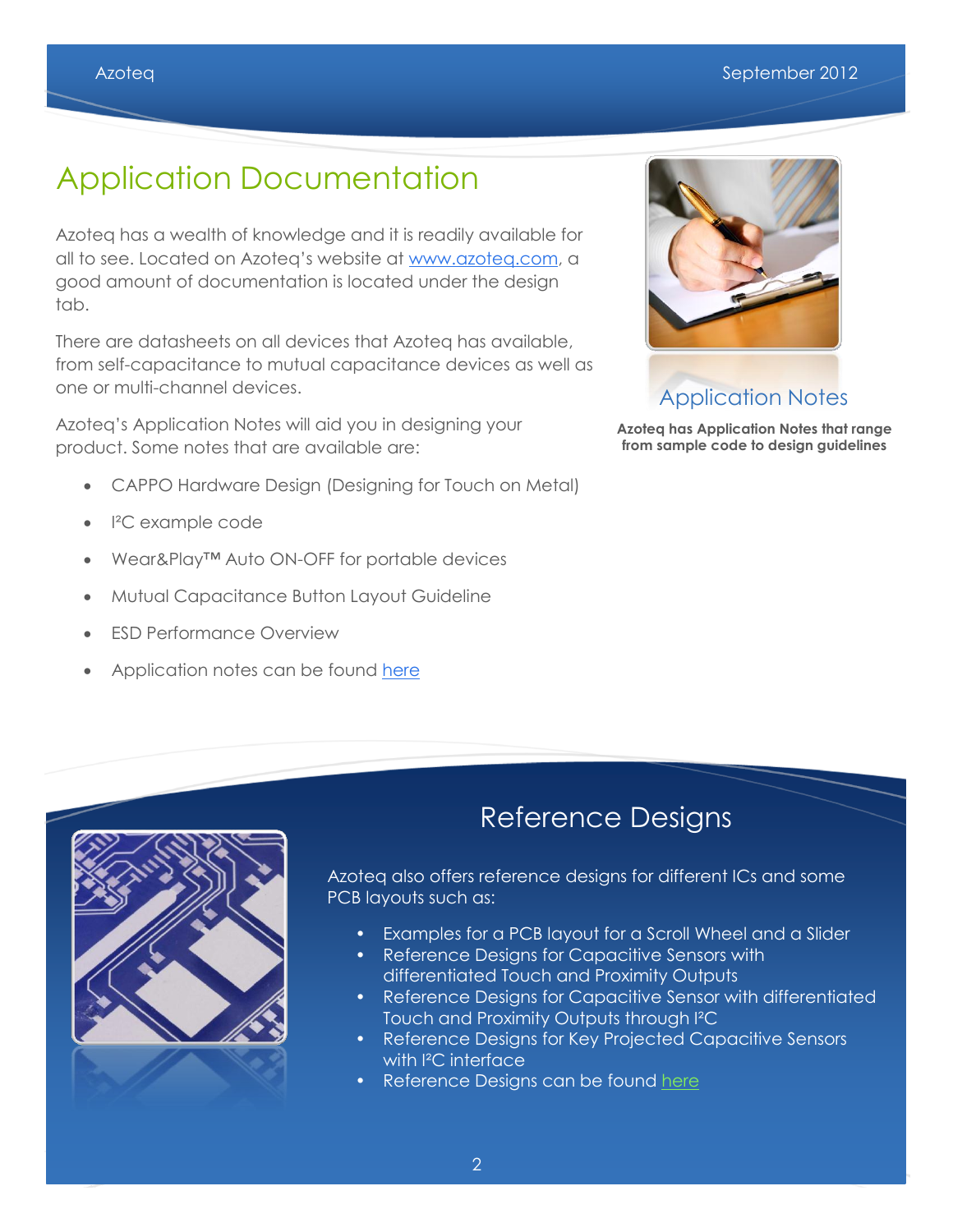## Page 1 Continued

## **The culprits**

The term 'off' has become an increasingly relative one as far as electronic appliances are concerned and can refer to the many lower power modes of modern electronic devices. The most popular low-power modes currently in use include standby, sleep, standby active, and soft off mode. For the purposes of this article, all non-active modes in which the device is not performing its primary function will be referred to as standby mode.

Almost any product with an external power supply, LED, or display that runs continuously, a remote control, a battery-charging functionality, or any type of monitoring functionality will draw power continuously. Table 1.1 provides a condensed overview of some of the most common household appliances, together with their typical standby power consumption.

| Appliance                                                           | <b>Typical standby power</b><br>consumption | Contribution to total household<br>standby power consumption |
|---------------------------------------------------------------------|---------------------------------------------|--------------------------------------------------------------|
| <b>Major appliances</b>                                             | 1.4W                                        | 13%                                                          |
| <b>Televisions</b>                                                  | 3.6W                                        | 7%                                                           |
| Set top boxes                                                       | 12.1W                                       | 4%                                                           |
| Other home entertainment                                            | 3.9W                                        | 20%                                                          |
| <b>Computers and peripherals</b>                                    | 5.2W                                        | 30%                                                          |
| <b>Telephones and other office</b><br>equipment                     | 3.6W                                        | 8%                                                           |
| <b>Monitoring and continuous</b><br>appliances (alarm systems etc.) | 1.1W                                        | 10%                                                          |
| Other products                                                      | 0.4W                                        | 5%                                                           |
| <b>External power supplies</b>                                      | 1W                                          | N/A (distributed across the device<br>range)                 |

**Table 1: Typical household appliance standby power consumption [2]**

## **Addressing standby power consumption**

There are in essence three broad strategies available to reduce the standby power in household electrical appliances:

Social education: Educating the public on what to look for when purchasing an electronic appliance, as well as encouraging users to unplug devices not in use.

Technological innovation: This involves the implementation of innovative technology to improve the efficiency of power supplies, thereby minimizing the power consumed in relation to the functions being used.

Intelligent device behavior and interaction: This deals with the intelligent activation of lowpower modes through user monitoring.

Social education has its practical limits. Even technological innovation has limits in terms of cost and what is possible given the energy required to keep circuit blocks active.

The third strategy is where the author believes room exists for dramatic improvement in terms of intelligently choosing to disable certain functionality based on whether the user is present or not. The following section offers a few suggestions and examples of user detection and the successive enabling/disabling of electronic circuits.

## **Intelligent low-power modes with capacitive proximity sensing**

Traditionally, low-power modes are activated after a certain fixed delay, the time interval being dependent on the device. However, in many appliances this can limit the usefulness of and features presentable to the user. For example, it is highly desirable to display the current status or the time of day on appliances such as ovens, microwaves and DVD players, but it is useful to do so only when the user is in proximity of the appliance.

Intelligent low-power modes with capacitive proximity sensing are a practical solution due to…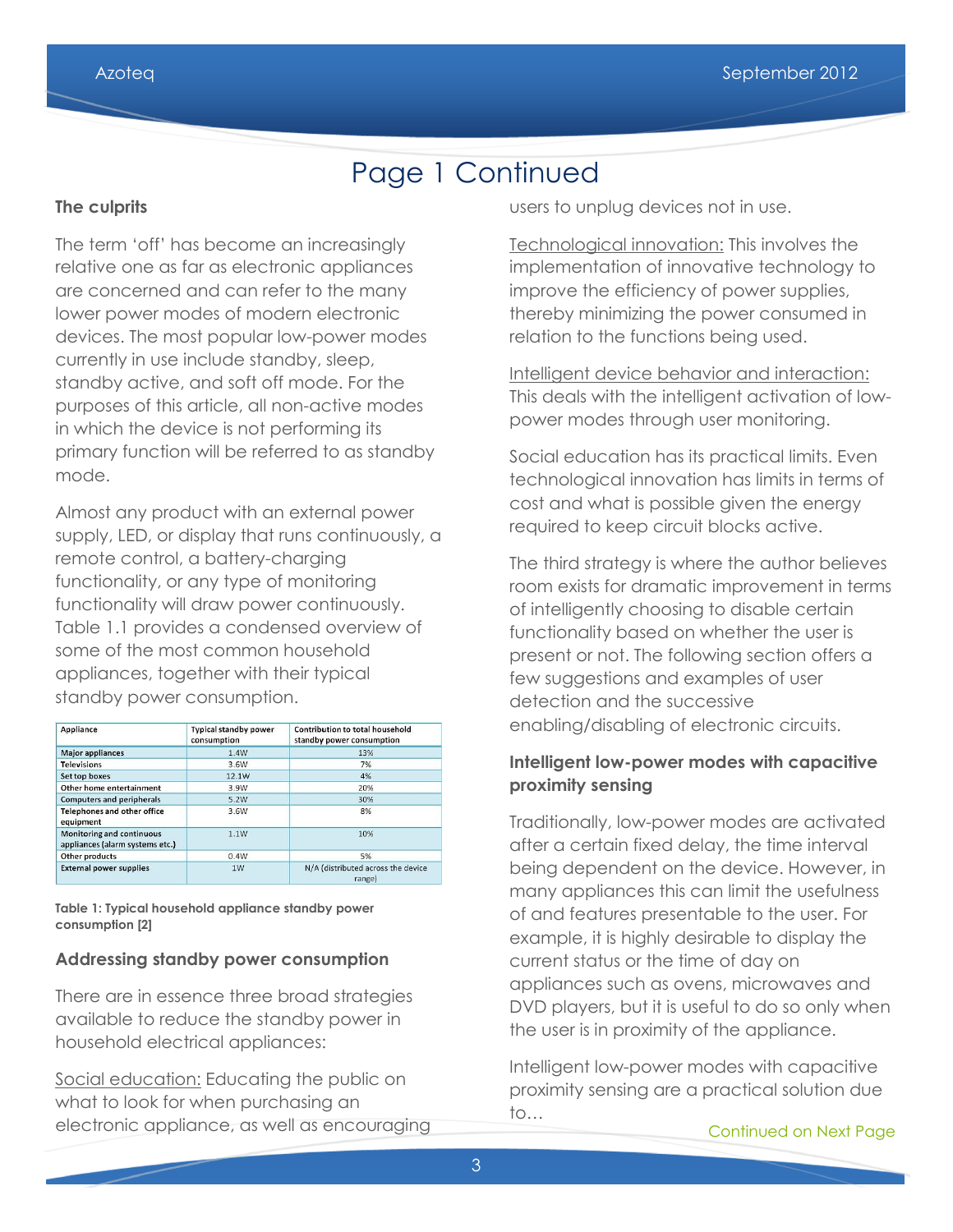## Page 3 Continued

..the extremely low power consumption (in the order of 3-10 uA) [3] and the low implementation cost of the sensors available today.

**Figure 1** illustrates the capacitive proximity sensing principle in which a low-cost PCB copper pour acts as a sense pad to detect the presence of the user. Detection distances of up to 10 cm are easily obtainable, while up to 30 cm and more can be obtained with special attention to the electrode design.



**Figure 1 - Capacitive proximity sensing with a sense pad on an inexpensive PCB.**

Detecting the presence of a user enables the design engineer to easily add and implement various features, while at the same time requiring lower standby power, as illustrated in **Figure 2**.



**Figure 2 - Intelligent power saving by enabling various functionality only when needed.**



Secondary side display and LED lighting enable/disable with capacitive proximity sensing.

Standby power saving includes:

- The LCD can be switched off completely: up to 500 mW power savings if a small LCD color display is used.
- The LED backlighting and findin-the-dark lighting can be disabled: the power savings possible can range from a single 5 mW LED to several LEDs totaling 100 mW or more.

*Full Article can be found on Embedded.com [here](http://www.embedded.com/design/power-optimization/4395685/How-capacitive-sensing-can-reduce-standby-power-in-household-appliances)*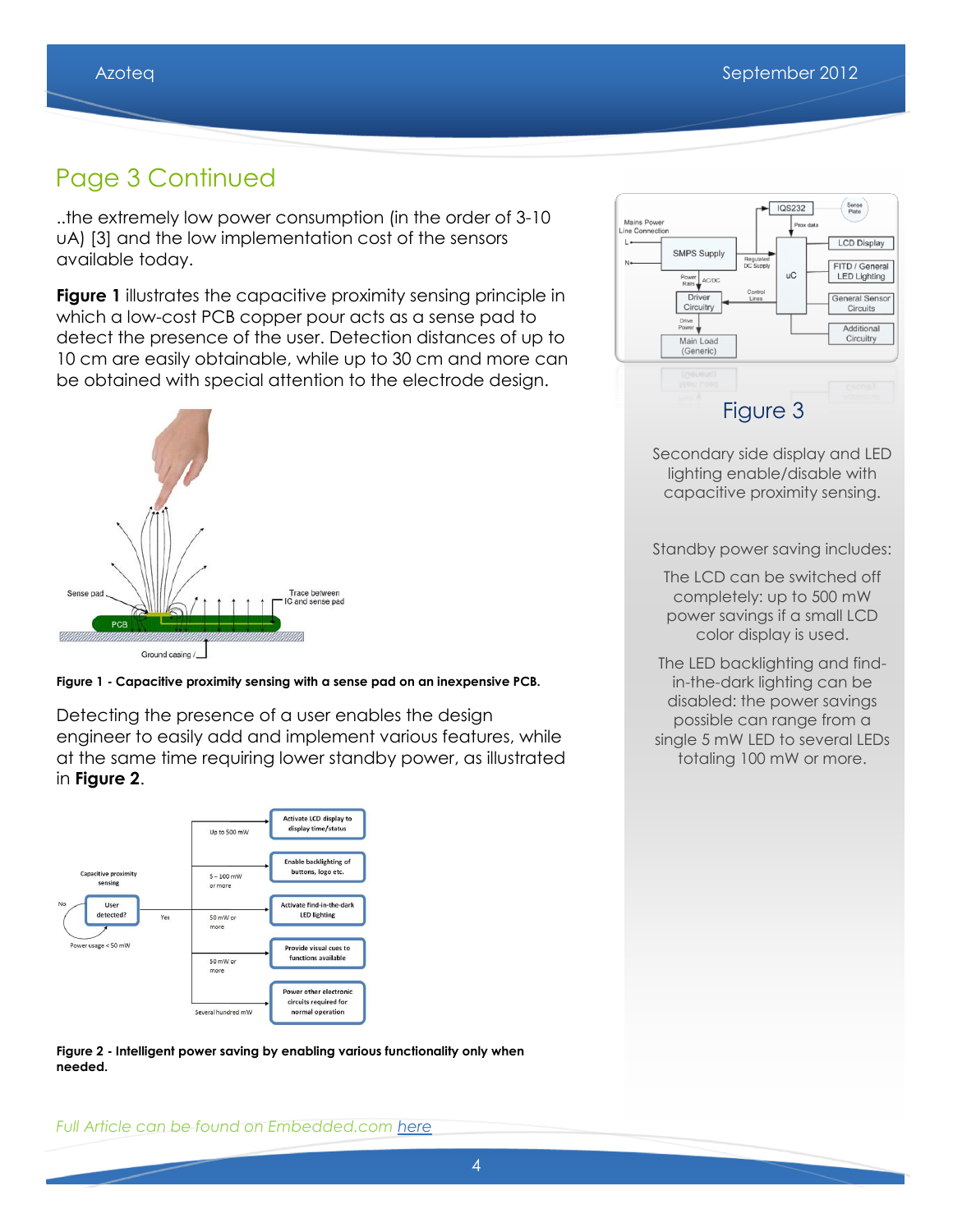# Proximity and Touch Videos

Azoteq has many videos that demonstrate how our ICs can help your product. These videos are located on Azoteq's website under the Technology Tab.

These videos are also available on Azoteq's YouTube channel at www.youtube.com/azoteqweb.

### List of Available Videos:

| Corporate                 | Air Slider                     |
|---------------------------|--------------------------------|
| Water Immunity            | Keyboard Track pad             |
| Edge Touch for Appliances | <b>RF Noise Immunity</b>       |
| Metal Touch               | Remote Control                 |
| Auto Tuning               | <b>Cell Phone Applications</b> |
| Air Gestures              | Air Button                     |



Azoteq's Videos help you visualize just some of the many applications that ProxSense® can enhance

### Sales

Azoteq International Jean Viljoen +27 21 863 0033 jean.viljoen@azoteq.com

Azoteq USA Kobus Marneweck +1 512 538 1995 kobusm@azoteq.com Azoteq Asia Lina Yu +86 (138) 2696 0845 linayu@azoteq.com.cn

## **Distributors**

**Worldwide** Mouser Electronics +1 800 346 6873 Sales@mouser.com

**Worldwide** Future Electronics +1 514 694 7710

**Taiwan** Holy Stone Enterprise Co. Ltd Terry Chiang

+886 2 2659 6722 ext 302

terrychiang@holystone.com.tw

South East Asia Locus Marketing Pte. Ltd

### Sam Liew

+65 6299 7308 +65 6292 5848

samliew@locus.com.sg

South Korea PCTRONIX Corp Sunny Baek +82 2 886 0401/2 sunny@pctronix.co.kr

## South Korea **SPCorporation**

Moon Pack

+82 16 729 6070 +82 2 3012 6070

mpack671@yahoo.co.kr

**China Infortech** 

Summer Yin +86 21 51087875 ext 355

summer\_yin@infortech.net.cn